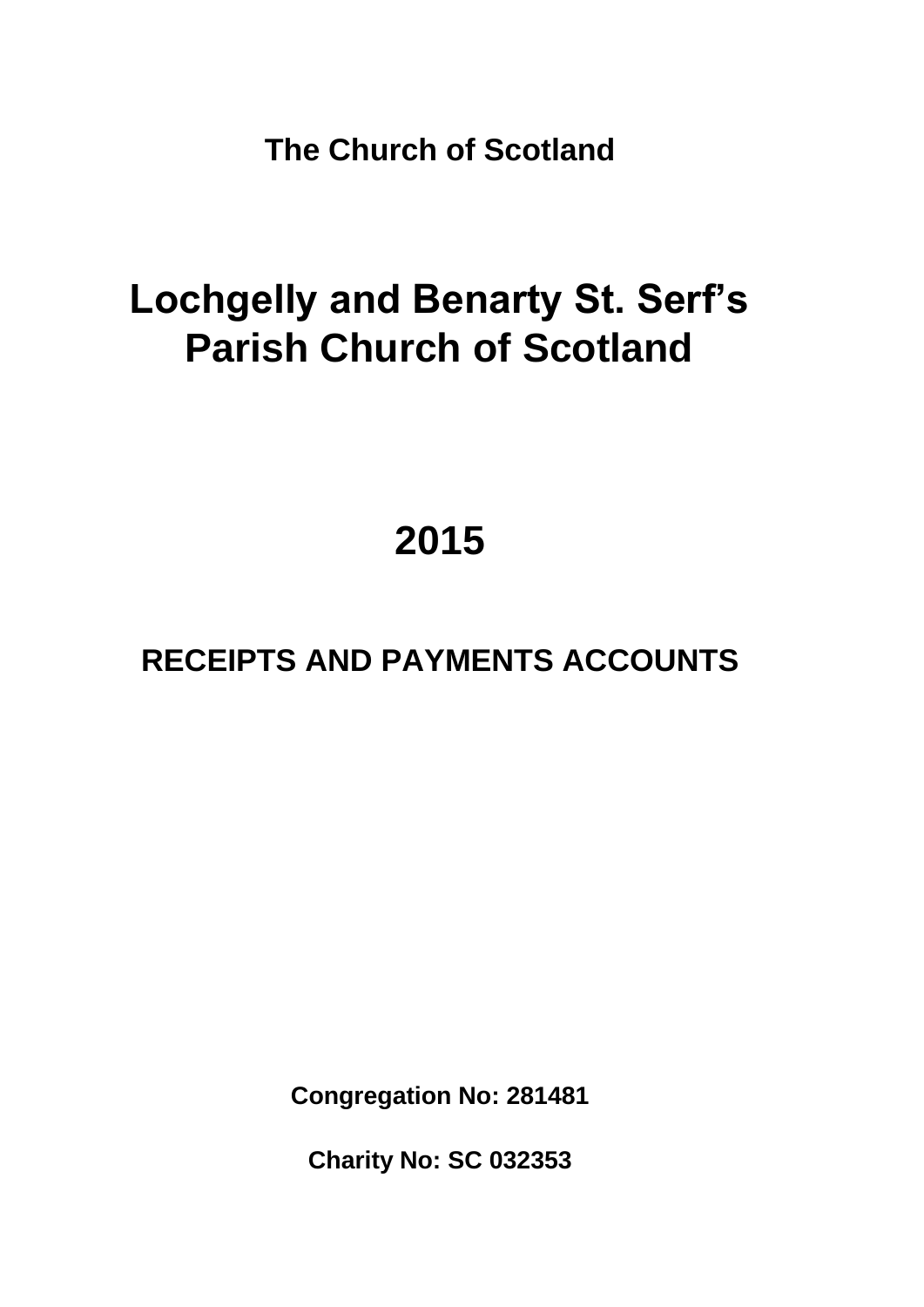# **Reference and Administrative Information**

| <b>Charity Name:</b> |  |  |
|----------------------|--|--|
|----------------------|--|--|

Lochgelly and Benarty St Serf's Parish Church of **Scotland** 

Charity Registration Number: SC 032353

Congregation Reference No: 281481

Contact Address: 50 Raith Drive

**Kirkcaldy** Fife KY2 5NR

# **Trustees**

(The Trustees are the members of the Kirk Session i.e. the Minister and the Elders of the Congregation)

| Reverend Hugh Steele         | appointed as interim moderator January 2014 |
|------------------------------|---------------------------------------------|
| Mrs Jean Adams               |                                             |
| Mr John Blamey               |                                             |
| Mrs Ethne Brown              |                                             |
| Mr Ian Brown                 |                                             |
| Mrs Helga Campbell           |                                             |
| Mr Ronald Campbell           |                                             |
| Mr Jim Carlisle              |                                             |
| <b>Mrs Margaret Carlisle</b> |                                             |
| Miss Elizabeth Cousland      |                                             |
| <b>Mrs Susan Dawkes</b>      |                                             |
| Mrs Violet Fotheringham      |                                             |
| Mrs Joyce Goodall            |                                             |
| Mr Roy Graham                |                                             |
| Mrs June Hutton              |                                             |
| Mrs June Kerr                |                                             |
| Mrs Anne Lockhart            |                                             |
| Mr Peter Lockhart            |                                             |
| Mrs Marion Lumsden           |                                             |
| Mr James McGaw               |                                             |
| Ms Linda McGregor            |                                             |
| <b>Mrs Elizabeth Martin</b>  |                                             |
| <b>Mrs Margaret Mateos</b>   |                                             |
| Mr David Moore               |                                             |
| Mrs Agnes Moore              |                                             |
| Mrs Lorraine McLean          |                                             |
| Mrs Elizabeth McMahon        |                                             |
| Ms Lindsay McMillan          | Not Active                                  |
| Mrs Alexis Michalski         | Page 1                                      |
| Mr Brian Michalski           |                                             |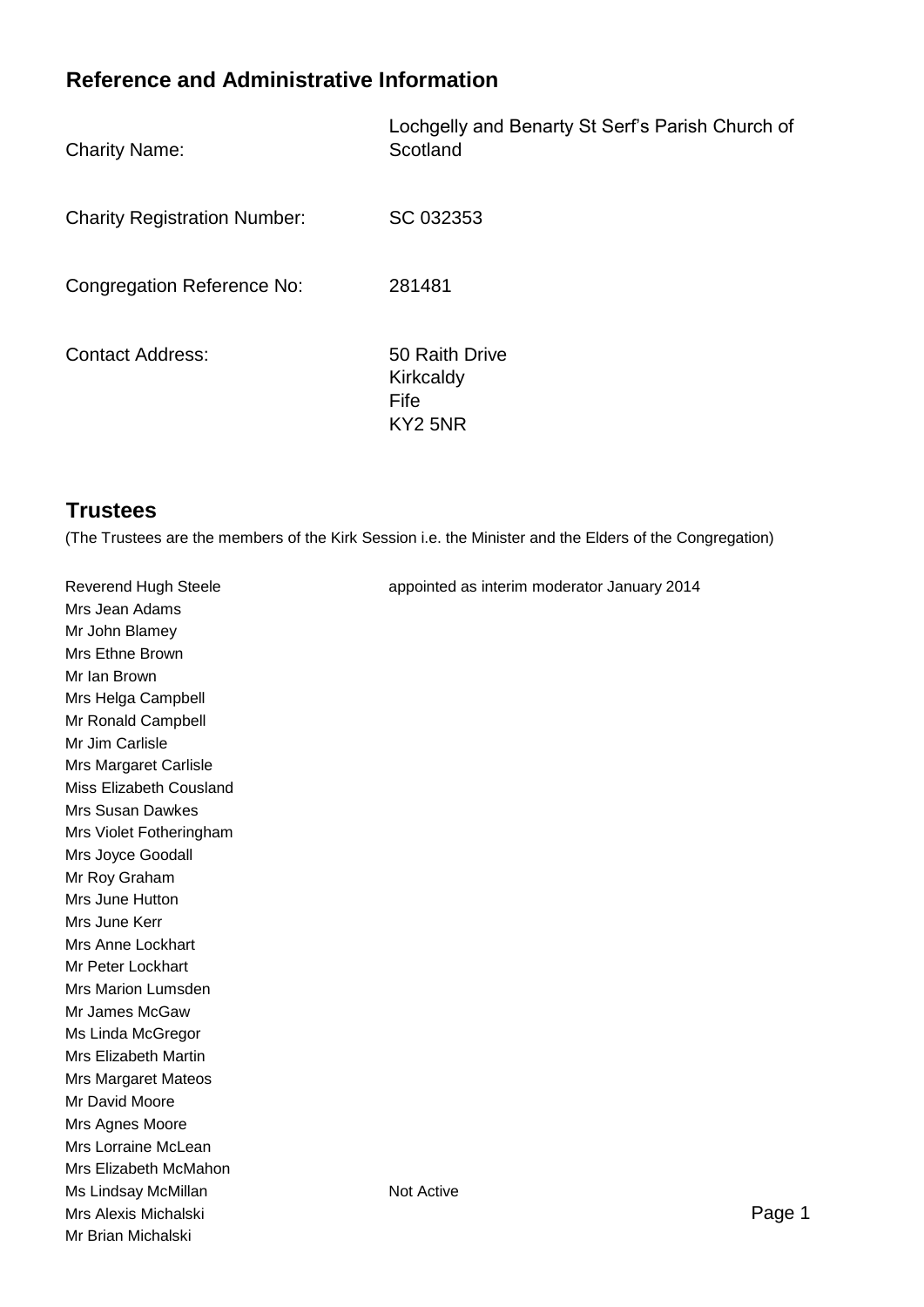| Mr Robin Millar     |            |
|---------------------|------------|
| Miss Ella Moffat    | Not Active |
| Mrs Margaret Morgan |            |
| Mrs Moira Neilson   |            |
| Mrs Nancy Olszok    |            |
| Mr Archie Page      | Not Active |
| Mr Ian Patrick      |            |
| Mrs Laura Pepperday |            |
| Mrs Anne Scott      |            |
| Mrs Sandra Scott    |            |
| Mrs Agnes Seath     |            |
| Mr George Seath     |            |
| Mrs Evelyn Smith    |            |
| Mrs Margaret Swan   |            |
| Ms Margaret Wilkie  |            |
|                     |            |

# **Principal Office-bearers**

| Minister:                       | charge vacant                                 |
|---------------------------------|-----------------------------------------------|
| Interim Moderator (and Trustee) | Reverend Hugh Steele - appointed January 2014 |
| <b>Session Clerk</b>            | lan Brown                                     |
| <b>Church Treasurer:</b>        | Robin Millar                                  |

# **Independent Examiner**

Stuart Kerr 5 Greig Place **Lochgelly** KY5 9PD

# **Bankers**

Bank of Scotland, 67 Bank Street, Lochgelly. KY5 9QN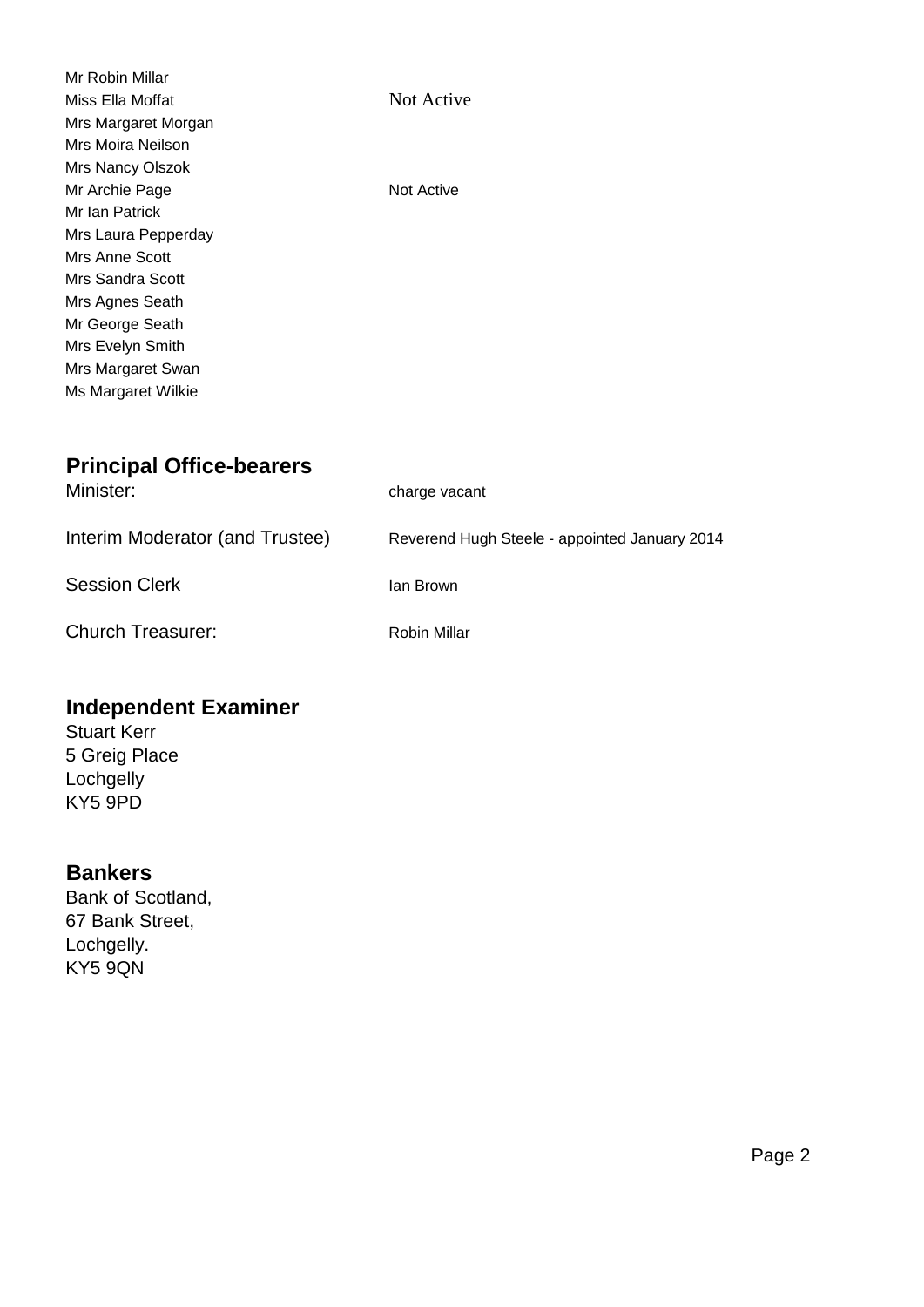# **Trustees' Annual Report Year ended 31 December 2014**

### **Structure, Governance and Management**

#### **Governing Document**

The church is administered in accordance with the terms of the Deed of Constitution (Unitary Form).

#### **Recruitment and Appointment of Trustees**

Members of the Kirk Session are the charity trustees. The Kirk Session members are the elders of the church and are chosen from those members of the church who are considered to have the appropriate gifts and skills. The minister, who is a member of the Kirk Session, is elected by the congregation and inducted by Presbytery. The Kirk Session ensures that elders who have elected, not to continue as active elders, resign and take no part in Kirk Session decisions.

#### **Organisational Structure**

The Kirk Session meets four times in a year. Certain responsibilities are delegated as appropriate to Committees (Groups) whose conveners are elders and members of session. The remit of each Group has been agreed by the Kirk Session. The following are the main Groups that have been set up: Finance and Stewardship, Pastoral Care, Property, Mission, Youth & Children's Ministry, Ways and Means, Worship and Education, Admin and Publicity. The Group members are a mixture of elders and church members. The Kirk Session is responsible for further groups in addtion to those already mentioned. There are: the Newsletter Production Team, the Newsletter Delivery Team, Website Maintenance, the Children's Ministry Team, Messy Church, the Youth Ministry/'J' Team Group, the Education Group, the Fellowship/Bible Study Group, the Shoe Box Appeal Group, the Flower Group, the Welfare Group, the Healing Ministry Group, the Telephone Contact Team, the Eco Group, the Craft Group, the Tuesday Afternoon Group, the 'Drop In', the Men's Bowling Club, the Women's Bowling Club, the Sunday Teas Group, the Hospitality Team, and the Church Readers Group. The Kirk Session is currently working towards compliance with the data protection requirements by May 2016.

#### **Objectives and Activities**

The Church of Scotland is Trinitarian in doctrine, Reformed in tradition and Presbyterian in polity. It exists to glorify God and to work for the advancement of Christ's Kingdom throughout the world. As a national Church, it acknowledges a distinctive call and duty to bring the ordinances of religion to the people in every parish of Scotland through a territorial ministry. It co-operates with other Churches in various ecumenical bodies in Scotland and beyond.

The Congregation provides varied services of worship within its two buildings involving Office Bearers and members of the Congregation. These include special all age/ family services such as Palm Sunday, Nativity, Pentecost, Harvest and Advent. A Sunday Club for children is held in both buildings on a Sunday. The elders conduct at least one service every year. The 'J' Team which is for teenagers has not been active during the year due to the vacancy. The Messy Church for young children and their parents/carers has continued to grow in both Benarty and Lochgelly. The monthly Healing service has been suspended during the vacancy.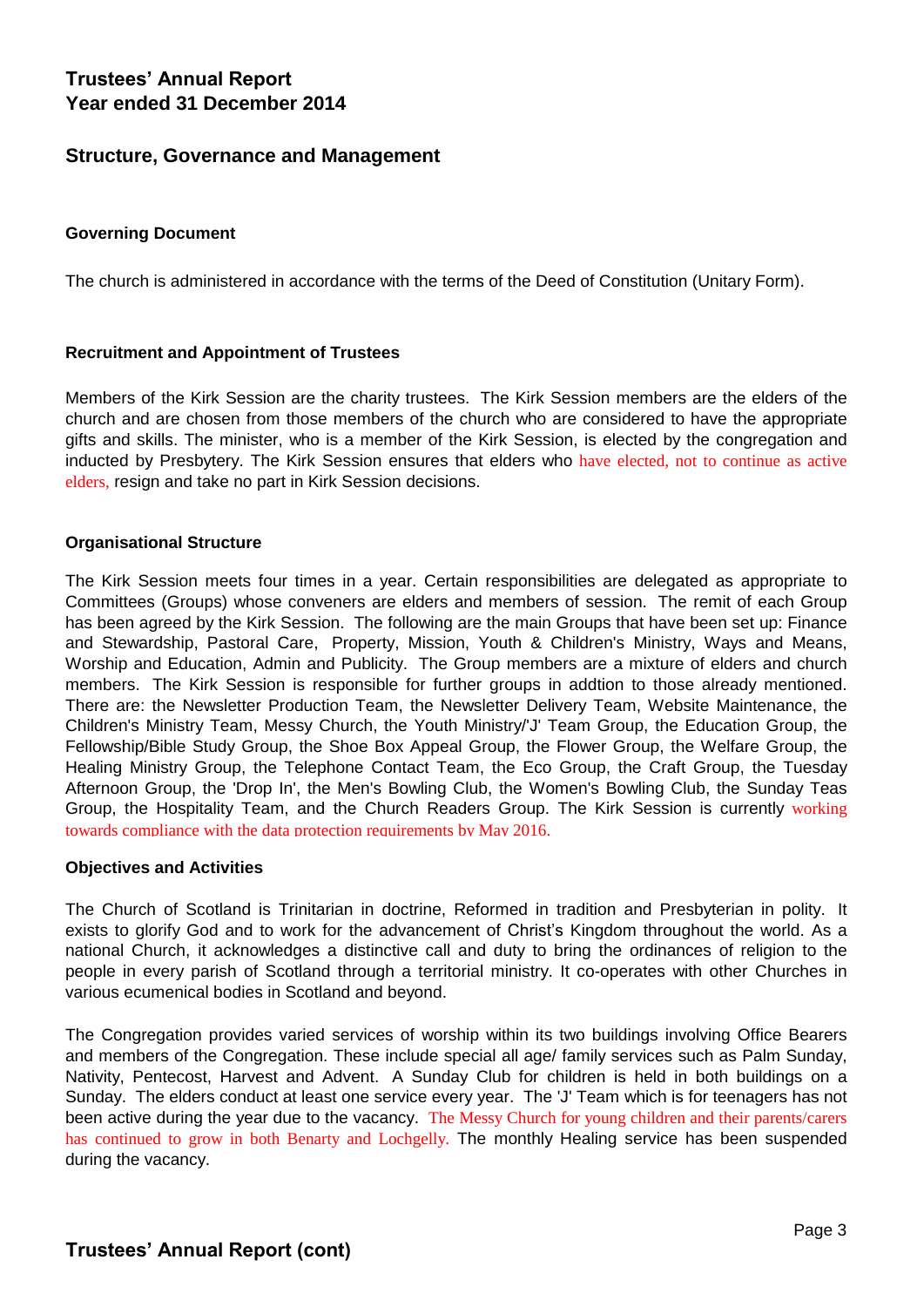### **Year ended 31 December 2014**

#### **Objectives and Activities (cont)**

Social events are organised by the Ways and Means Group throughout the year and take the form of meals, entertainments, Burn's supper and concerts. Members of the Kirk Session are involved with Churches Together which encourages different denominations working together within the local area to organise special events during the year. The church buildings have been made available for Masonic services and activities and this resulted in financial support from the organisation. The Church actively supported the extension of the Dunfermline Foodbank into Benarty. Food donations are accepted every week at both church buildings.

#### **Achievements and Performance**

This Congregation provides spiritual growth and service to the parish and local community. There are groups within the Congregation which are responsible for maintaining current achievements and standards and for setting new goals and aspirations. These groups provide the structure by which this Congregation functions and reviews their achievements and future plans at least annually. There is an annual Elders' day arranged to ensure that Elders are equiped to meet the needs of the Congregation. Over the last year the Congregation has supported events which have been held within the church and also in the community such as musical concerts and initiatives organised by Churches Together. The Kirk Session is continuing to provide active support for the Street Pastor initiative covering Lochgelly, Cowdenbeath and Kelty.<br>Co

The charge remained vacant throughout 2015, with pulpit supply being organised on a weekly basis. For six moths in 2015, from May to October, a locum minister was in post. A Nominating Committee has been elected by the members of the Congregation and they are actively involved in seeking out a new Minister.

At the end of 2015 dry rot was discovered in the kitchen and this led to remedial work being carried out, involving a refit of kitchen sink units and new carpeting in the foyer. Grant funding was secured from the Lochgelly Going Forward Project to assist with the cost. This work has improved the facilities available to groups using the church halls for activities. The church halls are used throughout the week supporting local community groups and charities. Fife Society for the Blind, the Lochgelly Womens Creative Arts and Craft Group, Lochgelly and District Amateur Musical Association, Probus Club, slimming and fitness clubs continue to use the halls. The church provides a valued service to the local community. Due to the retiral of one organist and the long term sickness of another, the church has purchased recorded music to allow Sunday services to proceed with

#### **Financial Review**

The Church's principal source of income is a traditional Free will offering collected through weekly envelopes. In 2014 162 sets of envelopes were issued to members but as in previous years not all of these members returned filled envelopes. At the year end 9 members were making regular payments to the church by way of standing order. The Church is increasingly reliant on substantial fundraising efforts and generating income from letting out the halls.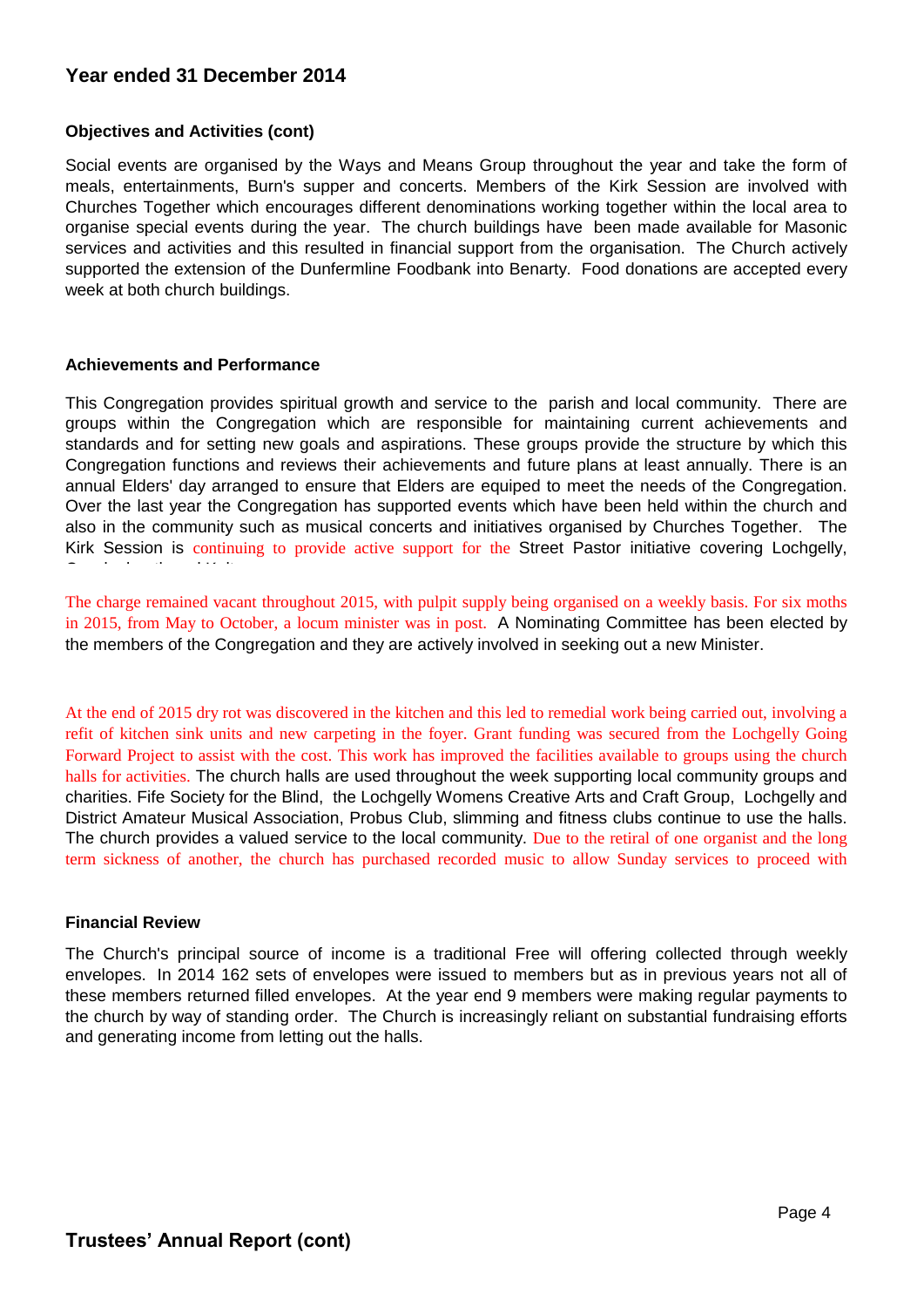## **Year ended 31 December 2014**

#### **Reserves Policy**

The members of the Kirk Session have reviewed their policy of holding reserves of approximately three months' expenditure including designated funds and have determined to increase reserves to allow for at least six months' expenditure. At the year end the Congregation held unrestricted funds in cash and investments of £84,294 of which £26,334 had been designated for fabric fund. Of this £5,312 was earmarked for meeting the retention due on the Lochgelly modernisation costs.

#### **Statement of Trustees' Responsibilities**

The members of the Kirk Session must prepare financial statements which give sufficient detail to enable an appreciation of the transactions of the Church during the financial year. The members of the Kirk Session are responsible for keeping proper accounting records which, on request, must reflect the financial position of the Church at that time. This must be done to ensure that the financial statements comply with the Charities and Trustee Investment (Scotland) Act 2005, the Charities Accounts (Scotland) Regulations 2006 and the Regulations Anent Congregational Finance approved by the General Assembly of the Church of Scotland in 2007. They are also responsible for safeguarding the assets of the Church and must take reasonable steps for the prevention and/or detection of fraud and other irregularities.

Approved by the Trustees and signed on their behalf

**Date :**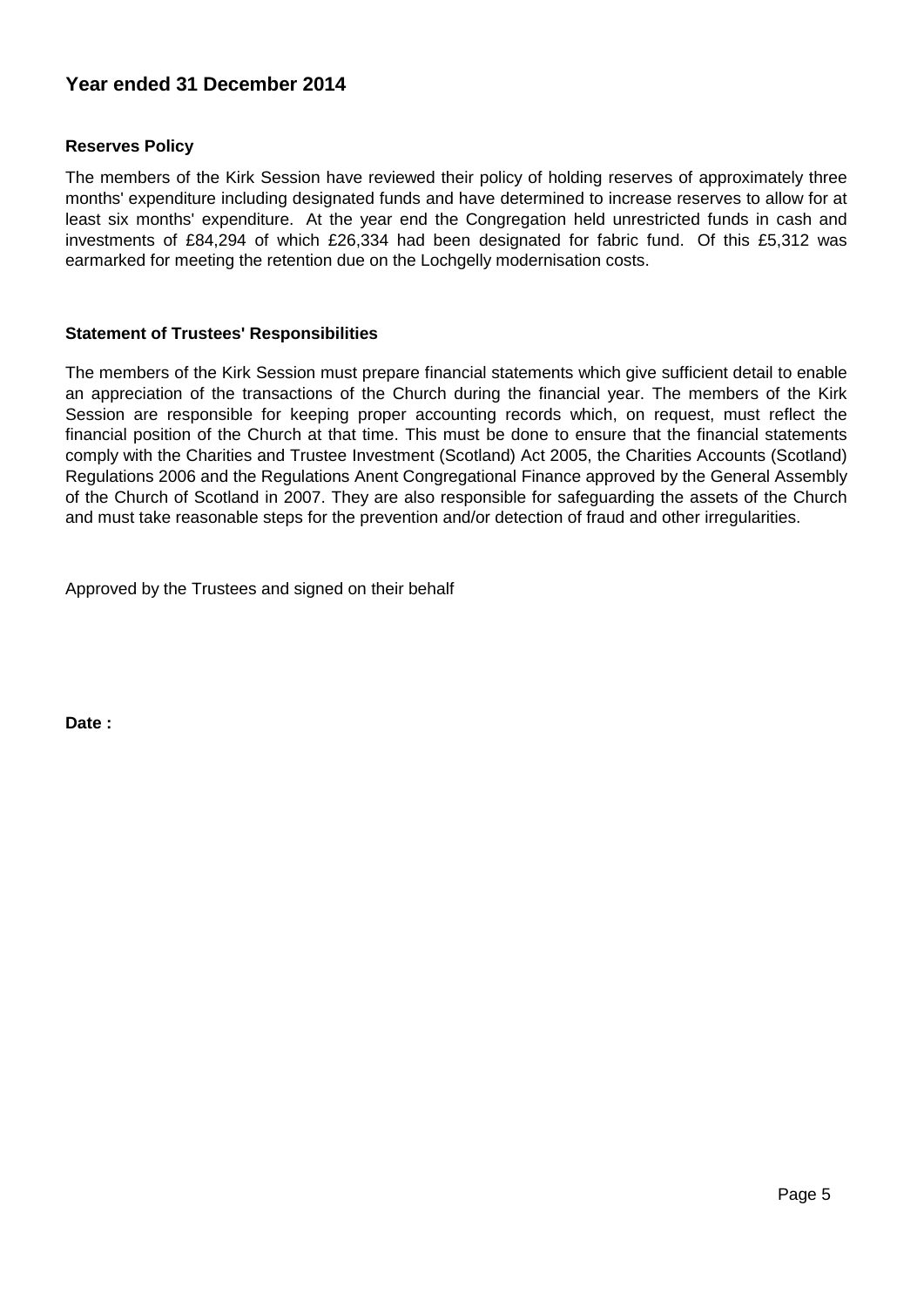# **Independent Examiner's Report to the Trustees of Lochgelly and Benarty: St Serf's**

I report on the accounts of the charity for the year ended 31 December 2015 which are set out on pages 1 to 13.

#### **Respective responsibilities of trustees and examiner**

The charity's trustees are responsible for the preparation of the accounts in accordance with the terms of the Charities and Trustee Investment (Scotland) Act 2005 and the Charities Accounts (Scotland) Regulations 2006.

The charity's trustees consider that the audit requirement of Regulation 10(1) (d) of the Accounts Regulations does not apply. It is my responsibility to examine the accounts as required under section 44(1) (c) of the Act and to state whether particular matters have come to my attention.

#### **Basis of independent examiner's statement**

An examination is carried out in accordance with Regulation 11 of the Charities Accounts (Scotland) Regulations 2006. An examination includes a review of the accounting records kept by the charity and a comparison of the accounts presented with those records. It also includes consideration of any unusual items or disclosures in the accounts, and seeks explanations from the trustees concerning any such matters. The procedures undertaken do not provide all the evidence that would be required in an audit, and consequently I do not express an audit opinion on the view given by the accounts.

#### **Independent examiner's statement**

In the course of my examination, no matter has come to my attention

1. which gives me reasonable cause to believe that in any material respect the requirements: to keep accounting records in accordance with Section 44 (1)(a) of the 2005 Act and Regulation 4 of the 2006 Accounts Regulations, and

to prepare accounts which accord with the accounting records and comply with Regulation 9 of the 2006 Accounts Regulations have not been met, or

2. to which, in my opinion, attention should be drawn in order to enable a proper understanding of the accounts to be reached.

Name

Address: 5 Greig Place Lochaelly Fife KY5 9PD

Date: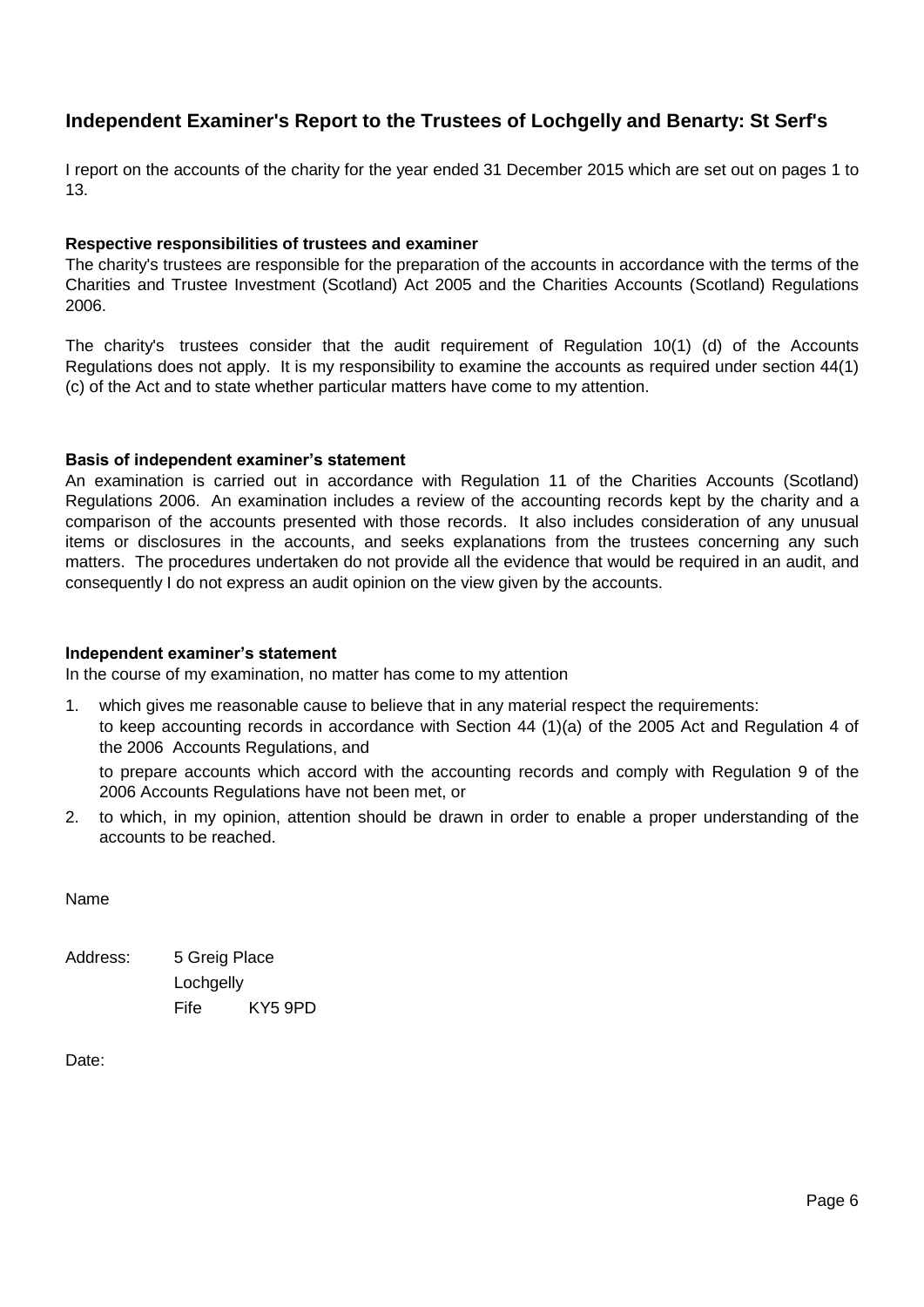# **Lochgelly and Benarty: St Serf's Receipts and Payments Account Year ended 31 December 2015**

|                                                                                             |             | <b>Unrestricted Restricted</b> |              | <b>Endowment</b>        |              |                 |
|---------------------------------------------------------------------------------------------|-------------|--------------------------------|--------------|-------------------------|--------------|-----------------|
|                                                                                             |             | <b>Funds</b>                   | <b>Funds</b> | <b>Funds</b>            | <b>Total</b> | <b>Total</b>    |
|                                                                                             |             | 2015                           | 2015         | 2015                    | 2015         | 2014            |
| <b>Receipts</b>                                                                             | <b>Note</b> | £                              | £            | £                       | £            | £               |
| Donations                                                                                   | 3           | 51880                          | 3197         | $-00$                   | 55077        | 58675           |
| Legacies                                                                                    |             | $-00$                          | $-00$        | $-00$                   | $-00$        | 6853            |
| Grants                                                                                      |             |                                | 1000         |                         | 1000         | 500             |
| Fundraising activities                                                                      |             | 7459                           | 329          | $-00$                   | 7788         | 7586            |
| Bank & Deposit interest                                                                     |             | $-00$                          | $-00$        |                         | $-00$        | $6\phantom{1}6$ |
| Investment income                                                                           |             | 2275                           | $-00$        | 84                      | 2359         | 2284            |
|                                                                                             |             | 61614                          | 4526         | 84                      | 66224        | 75904           |
| Rental of premises                                                                          |             | 9914                           | $-00$        | $-00$                   | 9914         | 9066            |
| Proceeds from sale of investments                                                           |             | $-00$                          | $-00$        | $-00$                   | $-00$        | $-00$           |
| Other receipts                                                                              |             | $-00$                          | $-00$        | $-00$                   | $-00$        | 17948           |
| <b>Total Receipts</b>                                                                       |             | 71528                          | 4526         | 84                      | 76138        | 102918          |
| <b>Payments</b>                                                                             | 4           |                                |              |                         |              |                 |
| Costs of generating funds                                                                   |             | 299                            | $-00$        | $-00$                   | 299          | 391             |
| Charitable activities                                                                       |             | 82464                          | 2733         | 84                      | 85281        | 75345           |
| Governance costs                                                                            |             | 100                            | $-00$        | $-00$                   | 100          | 100             |
| <b>Other Payments</b>                                                                       |             | $-00$                          | 65           | $-00$                   | 65           | 36              |
| <b>Total Payments</b>                                                                       |             | 82863                          | 2798         | 84                      | 85745        | 75872           |
| of<br><b>Receipts</b><br><b>Excess</b><br>over<br>Payments for the year before<br>transfers |             | (11335)                        | 1,728        | $\pmb{0}$               | (9607)       | 27,046          |
| <b>Transfers</b>                                                                            |             | $-00$                          |              | $-00$                   | $-00$        | $-00$           |
| <b>Receipts</b><br><b>Excess</b><br>of<br>over<br>Payments for the year                     |             | (11335)                        | 1,728        | $\overline{\mathbf{0}}$ | (9607)       | 27,046          |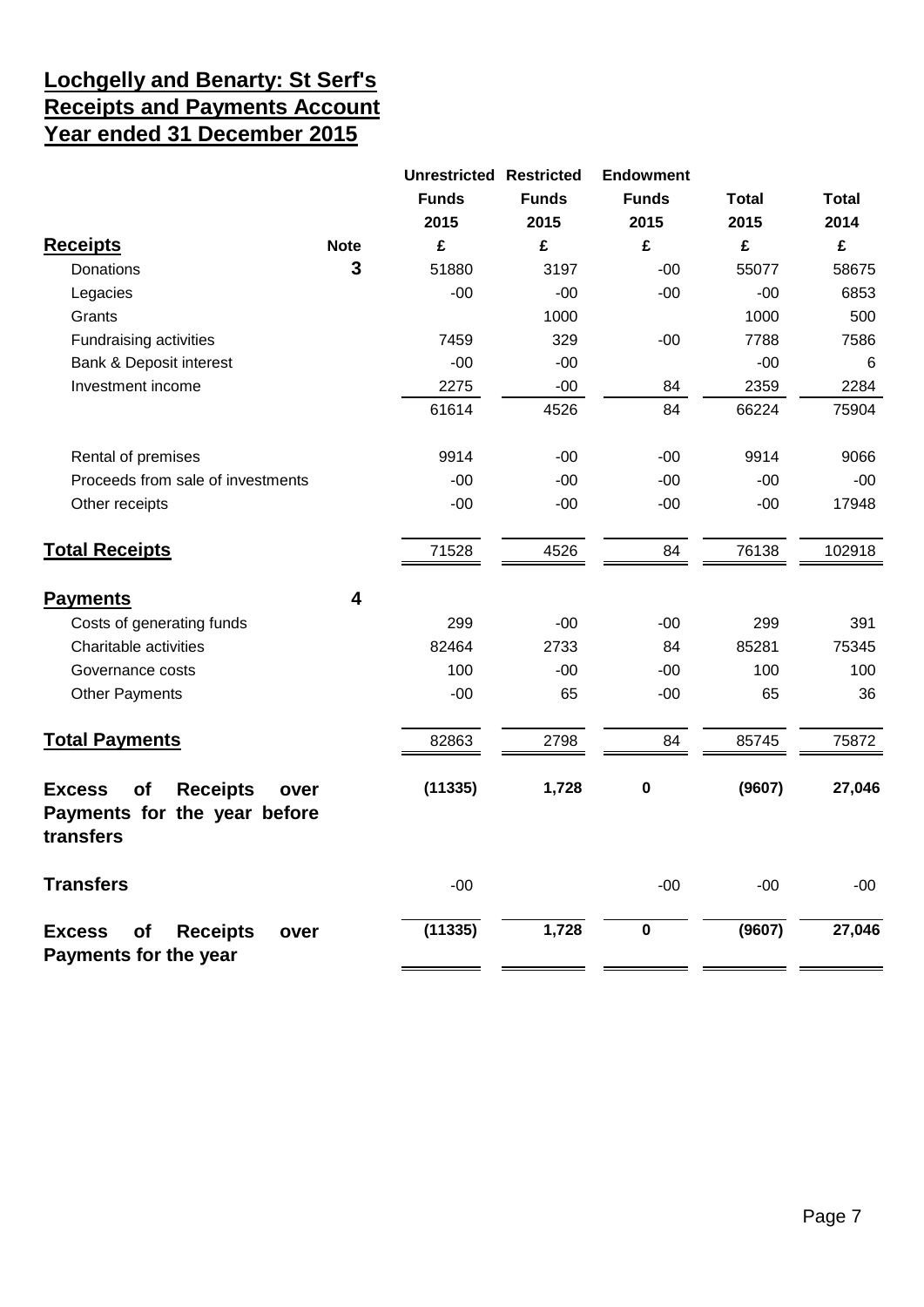# **Lochgelly and Benarty: St Serf's Statement of Balances At 31 December 2014**

|                                                                           | <b>Funds</b><br>2015 | <b>Unrestricted Restricted</b><br><b>Funds</b><br>2015 | <b>Endowment</b><br><b>Funds</b><br>2015 | <b>Total</b><br>2015 | Total<br>2014 |
|---------------------------------------------------------------------------|----------------------|--------------------------------------------------------|------------------------------------------|----------------------|---------------|
| <b>Note</b>                                                               | £                    | £                                                      | £                                        | £                    | £             |
| <b>Bank &amp; Deposit Balances</b><br>Bank & deposit balances brought fwd | 31,327               | 5,226                                                  | $\mathbf 0$                              | 36,553               | 9,507         |
| <b>Movement in year:</b><br>Excess of Receipts over Payments for the year | $-11,335$            | 1,728                                                  | $\mathbf 0$                              | $-9,607$             | 27,046        |
| Bank & deposit balances carried fwd                                       | 19,992               | 6,954                                                  | $\mathbf 0$                              | 26,946               | 36,553        |
| <b>Investments</b>                                                        |                      |                                                        |                                          |                      |               |
| Church of Scotland Investors Trust Income Fund                            |                      |                                                        |                                          |                      |               |
| 4,568 Units (market value £ 52,075 at 31/12/15)                           | 52,967               | $\mathbf 0$                                            | 2,032                                    | 54,999               | 54,999        |
|                                                                           | 52,967               | 0                                                      | 2,032                                    | 54,999               | 54,999        |
| <b>Total FUNDS</b>                                                        | 72,959               | 6,954                                                  | 2,032                                    | 81,945               | 91,552        |
|                                                                           |                      |                                                        |                                          |                      |               |

The accounts were approved by the Kirk Session on 2016 For and on behalf of the Kirk Session

#### **Interim Moderator**

**Treasurer**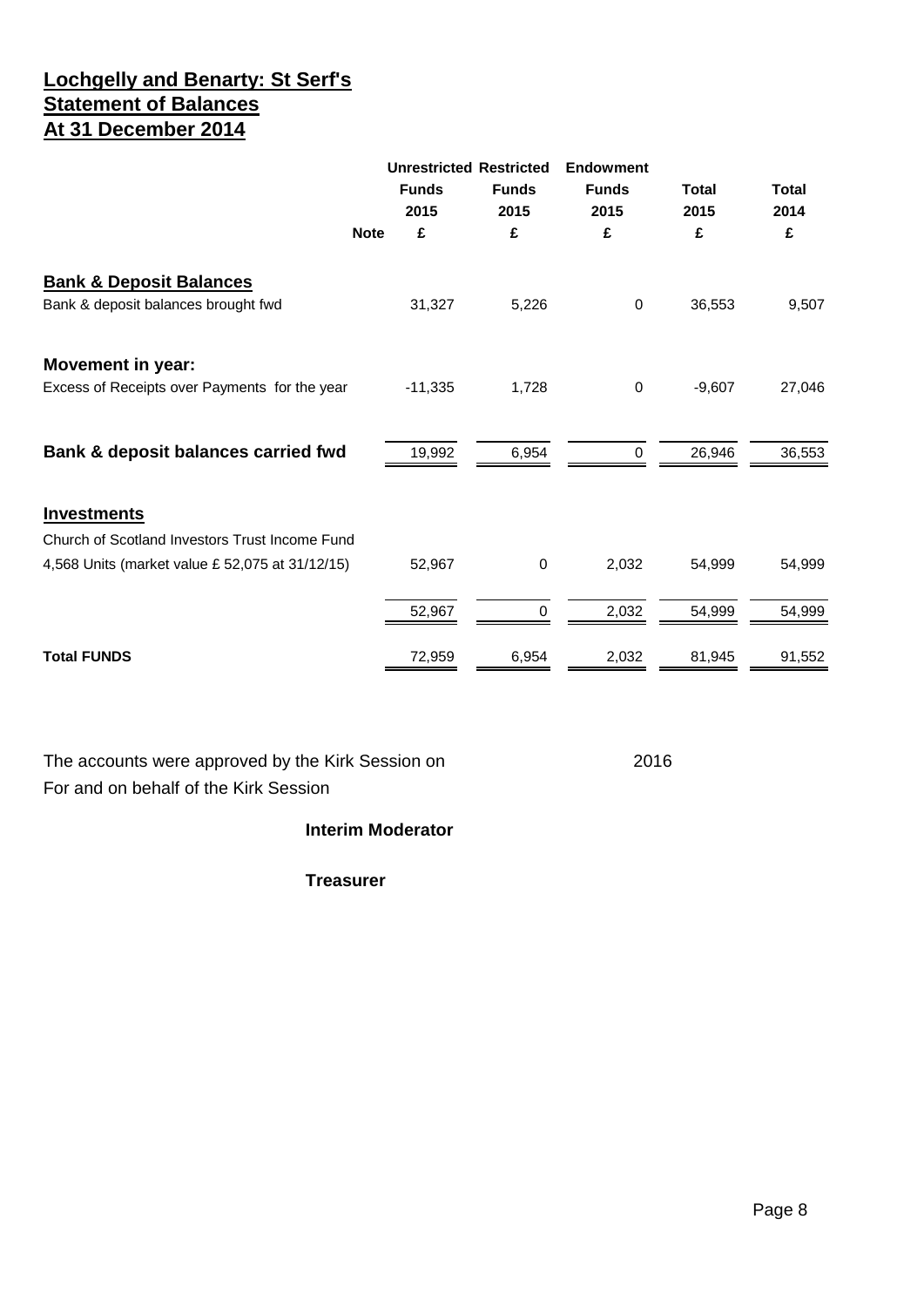# **Lochgelly and Benarty: St Serf's Statement of Balances Notes to the Accounts**

# **1. Trustee Remuneration and Related Party Transactions**

During the year the former Minister and Trustee, Rev E Stenhouse, received arrears of travelling expenses amounting to £1,473. Rev. Hugh Steele as Interim Moderator and Trustee received travelling expenses of £142. In addition the following members of the Kirk Session received the sums stated for providing services as organists, church officers, security officer or cleaner during the year: (1) J Adams church officer £384; (2) J R Graham organist £770; (3) J McGaw church officer £1,080; (4) L Pepperday church officer £360; (5) J Robertson organist £875; (6) S Scott organist and cleaner £2,590; and (7) G Seath security officer £696. No trustee or a person related to a trustee had any personal interest in any contract or transaction entered into by the charity during the year.

### **2. Movements in Funds**

|                                 | At 1 Jan    |                 |                 |                  | At 31 Dec |
|---------------------------------|-------------|-----------------|-----------------|------------------|-----------|
|                                 | 2015        | <b>Receipts</b> | <b>Payments</b> | <b>Transfers</b> | 2014      |
|                                 | £           | £               | £               | £                | £         |
| <b>Unrestricted funds</b>       |             |                 |                 |                  |           |
| <b>Designated Fabric Fund</b>   | 26,386      | 1967            | 14725           |                  | 13,628    |
| <b>General Fund</b>             | 57,908      | 69561           | 68138           |                  | 59,331    |
|                                 | 84,294      | 71,528          | 82,863          | $\mathbf 0$      | 72,959    |
| <b>Restricted funds</b>         |             |                 |                 |                  |           |
| Audio Visual Equipment Fund     | 314         |                 | 65              |                  | 249       |
| <b>Chairs Fund</b>              | 81          |                 |                 |                  | 81        |
| Eco Group Fund                  | 86          |                 |                 |                  | 86        |
| <b>Flower Fund</b>              | 454         | 1908            | 1538            |                  | 824       |
| J Team Fund                     | 558         |                 |                 |                  | 558       |
| Lochgelly Kitchen Fund          | $\mathbf 0$ | 2000            | 450             |                  | 1,550     |
| <b>Messy Church Fund</b>        | 435         |                 | 71              |                  | 364       |
| Minister's Robes etc Fund       | 260         |                 |                 |                  | 260       |
| <b>Pastoral Group Fund</b>      | 200         |                 |                 |                  | 200       |
| <b>Samaritan Fund</b>           | 1,184       | 42              | 40              |                  | 1,186     |
| <b>Sunday Club's Fund</b>       | 1,397       | 576             | 634             |                  | 1,339     |
| <b>Benarty Car Park Fund</b>    | 53          |                 |                 |                  | 53        |
| <b>Benarty Special Projects</b> | 204         |                 |                 |                  | 204       |
|                                 | 5,226       | 4526            | 2798            |                  | 6,954     |
| <b>Endowment funds</b>          |             |                 |                 |                  |           |
| The Williamson Bequest          | 2,032       | 84              | 84              |                  | 2,032     |
|                                 | 2,032       | 84              | 84              |                  | 2,032     |
| <b>Total funds</b>              |             |                 |                 |                  |           |
|                                 | 91,552      | 76138           | 85745           |                  | 81945     |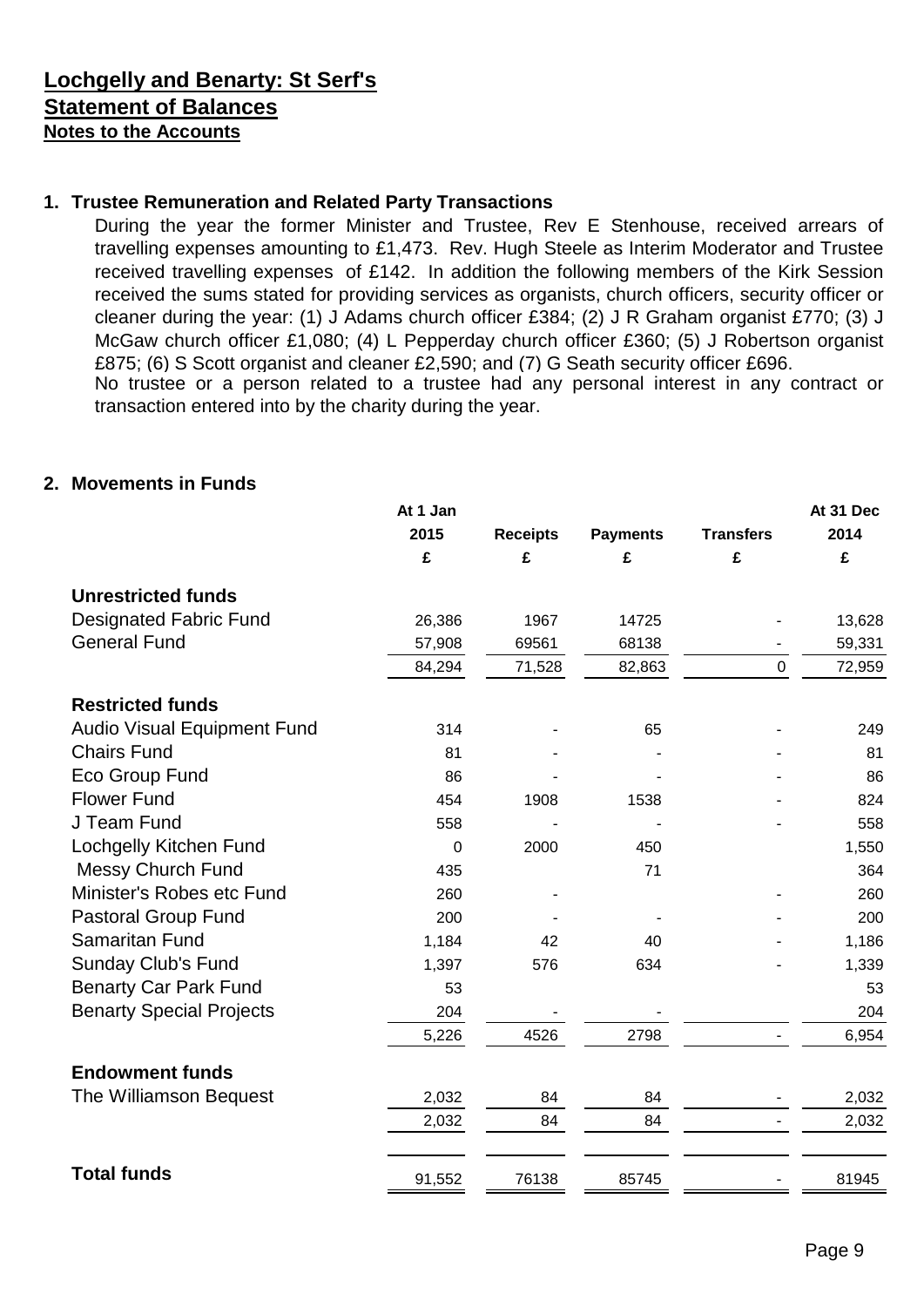# **Lochgelly and Benarty: St Serf's Statement of Balances Notes to the Accounts (cont)**

# Purposes of Designated Funds

Fabric Fund: The Trustees have set aside funds for the maintenance of the Church property

# Purposes of Restricted Funds

Audio Visual Equipment Fund: This is a fund to assist with the cost of producing tapes of church services

Benarty Car Park Fund: This is a fund to assist with the provision of a car park adjacent to the church building in Benarty

Benarty Special Projects: This is a fund to hold monies donated for specific projects relating to the church building in Benarty

Chairs Fund: This is a fund to assist with the cost of furnishings for the churches Eco Group Fund: This is a fund used to support the work of the church eco group Flower Fund: This is a fund to provide flowers for use in church activities

J Team Fund: This is a fund used in J Team (Youth Group) activities

Lochgelly Kitchen Fund: This is a fund to assist with repairs to the Lochgelly Church Kitchen Messy Church Fund: This is a fund created with a grant received to support Messy Church activities and initiatives

Minister's Robes etc Fund: This is a fund to assist with the cost of robes for the Minister and other presentations

Samaritan Fund: This is a fund used by the Minister for Samaritan purposes Sunday Club's (formerly School's) Fund: This is a fund used in Sunday Club activities Pastoral Group Fund: This is a fund used to support the work of the Pastoral Group

# Purposes of Endowment Funds

Income from the Williamson Bequest is used to provide welfare to elderly members of the congregation.

|                                     | Unrestricted<br><b>Funds</b><br>2015 | <b>Restricted</b><br><b>Funds</b><br>2015 | <b>Endowment</b><br><b>Funds</b><br>2015 | Total<br>2015 | <b>Total</b><br>2014 |
|-------------------------------------|--------------------------------------|-------------------------------------------|------------------------------------------|---------------|----------------------|
| 3. Analysis of Donations            | £                                    | £                                         | £                                        | £             | £                    |
| WFO Scheme (non Gift Aid)           | 11371                                | 1657                                      | $-00$                                    | 13027         | 12660                |
| <b>Gift Aid Donations</b>           | 22017                                | 1540                                      | $-00$                                    | 23557         | 23176                |
| Tax Recovered on Gift Aid Donations | 8428                                 | $-00$                                     | $-00$                                    | 8428          | 8445                 |
| Ordinary Offerings (Open Plate)     | 3168                                 | $-00$                                     | $-00$                                    | 3168          | 3335                 |
| Other Offerings, Donations etc      | 6896                                 | $-00$                                     | $-00$                                    | 6896          | 11059                |
|                                     | 51880                                | 3197                                      | $-00$                                    | 55077         | 58675                |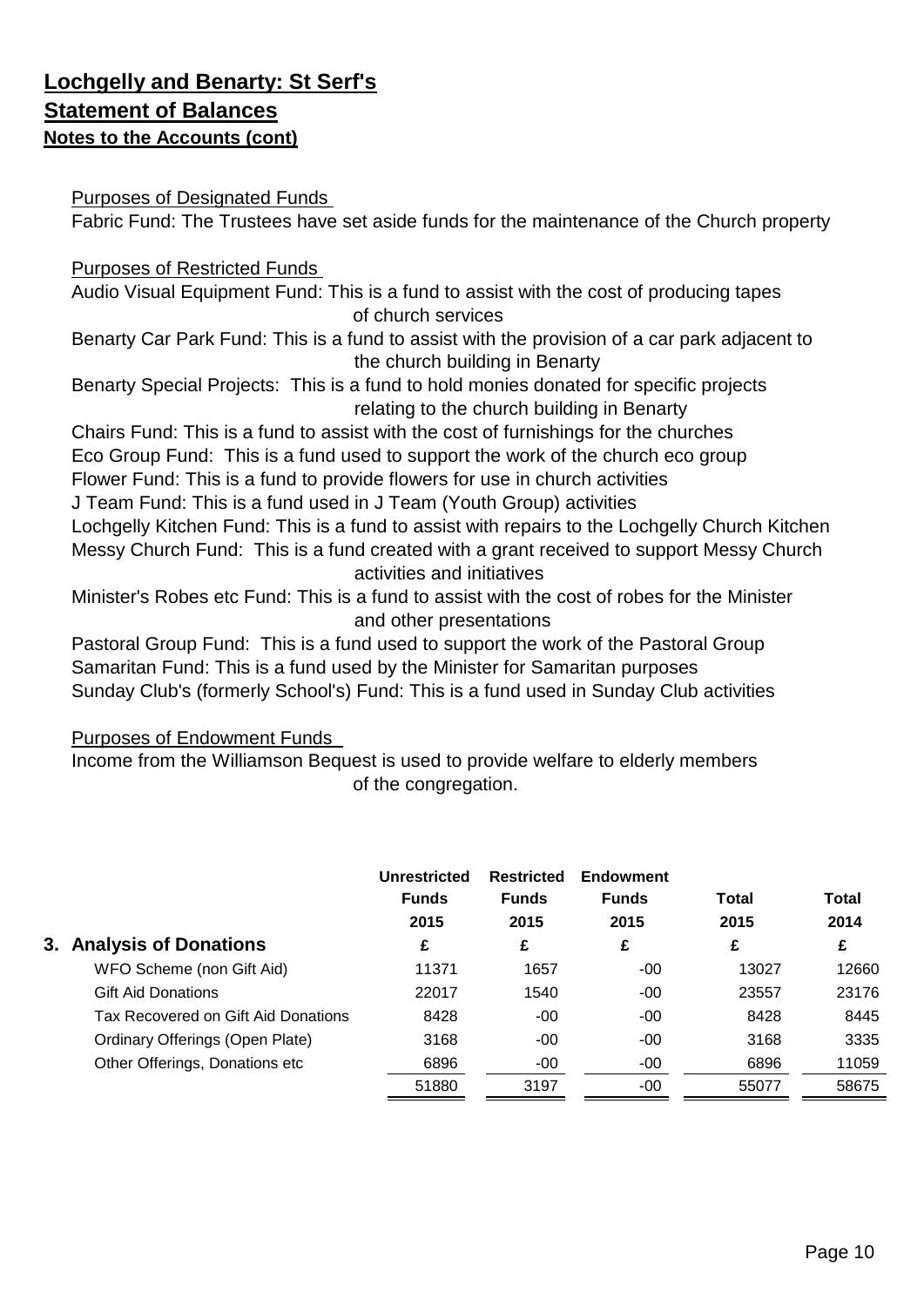# **Lochgelly and Benarty: St Serf's**

# **Statement of Balances**

| <b>Notes to the Accounts (cont)</b> | <b>Unrestricted</b><br><b>Funds</b> | <b>Restricted</b><br><b>Funds</b> | <b>Endowment</b><br><b>Funds</b> | <b>Total</b> | <b>Total</b> |
|-------------------------------------|-------------------------------------|-----------------------------------|----------------------------------|--------------|--------------|
| 4. Analysis of Payments             | 2015                                | 2015                              | 2015                             | 2015         | 2014         |
|                                     | £                                   | £                                 | £                                | £            | £            |
| <b>Costs of generating funds</b>    |                                     |                                   |                                  |              |              |
| Offering envelopes                  | 299                                 | $-00$                             | $-00$                            | 299          | 391          |
|                                     | 299                                 | $-00$                             | $-00$                            | 299          | 391          |
| <b>Charitable activities</b>        |                                     |                                   |                                  |              |              |
| Ministries & Mission contribution   | 30976                               | $-00$                             | $-00$                            | 30976        | 27566        |
| Presbytery dues                     | 1050                                | $-00$                             | $-00$                            | 1050         | 1042         |
| Ministry expenses during vacancy    | 8726                                | $-00$                             | $-00$                            | 8726         | 10474        |
| Other staffing costs (inc PAYE)     | 7867                                | $-00$                             | $-00$                            | 7867         | 8315         |
| Cost of Flowers                     | $-00$                               | 1538                              | $-00$                            | 1538         | 1871         |
| Fabric repairs & maintenance        | 14725                               | 450                               | $-00$                            | 15175        | 4156         |
| Benarty improvements (Parking etc.) | $-00$                               | $-00$                             | $-00$                            | $-00$        | 6494         |
| <b>Council Tax</b>                  | 814                                 | $-00$                             | $-00$                            | 814          | $-00$        |
| Heat and light                      | 8929                                | $-00$                             | $-00$                            | 8929         | 5655         |
| Insurance                           | 4839                                | $-00$                             | $-00$                            | 4839         | 4744         |
| Licences                            | 495                                 | $-00$                             | $-00$                            | 495          | 485          |
| Cleaning (inc materials)            | 1925                                | $-00$                             | $-00$                            | 1925         | 395          |
| Church and Manse garden costs       | 472                                 | $-00$                             |                                  | 472          | 170          |
| Sunday school                       | 82                                  | 634                               | $-00$                            | 716          | 791          |
| <b>Printing and Stationery</b>      | 856                                 | $-00$                             | $-00$                            | 856          | 1442         |
| <b>Publicity and Advertising</b>    | 663                                 | $-00$                             | $-00$                            | 663          | 1086         |
| Bequest income to Welfare Group     | $-00$                               | $-00$                             | 84                               | 84           | 84           |
| Other expenses                      | 44                                  | 110                               |                                  | 155          | 575          |
|                                     | 82464                               | 2733                              | 84                               | 85280        | 75345        |
| <b>Governance costs</b>             |                                     |                                   |                                  |              |              |
| Independent examiner's fees         | 100                                 | $-00$                             | $-00$                            | 100          | 100          |
|                                     | 100                                 | $-00$                             | $-00$                            | 100          | 100          |
| <b>Other payments</b>               |                                     |                                   |                                  |              |              |
| New equipment etc.                  | $-00$                               | 65                                | $-00$                            | 65           | $-00$        |
|                                     | $-00$                               | $-00$                             | $-00$                            | $-00$        | $-00$        |
|                                     | $-00$                               | 65                                | $-00$                            | 65           | $-00$        |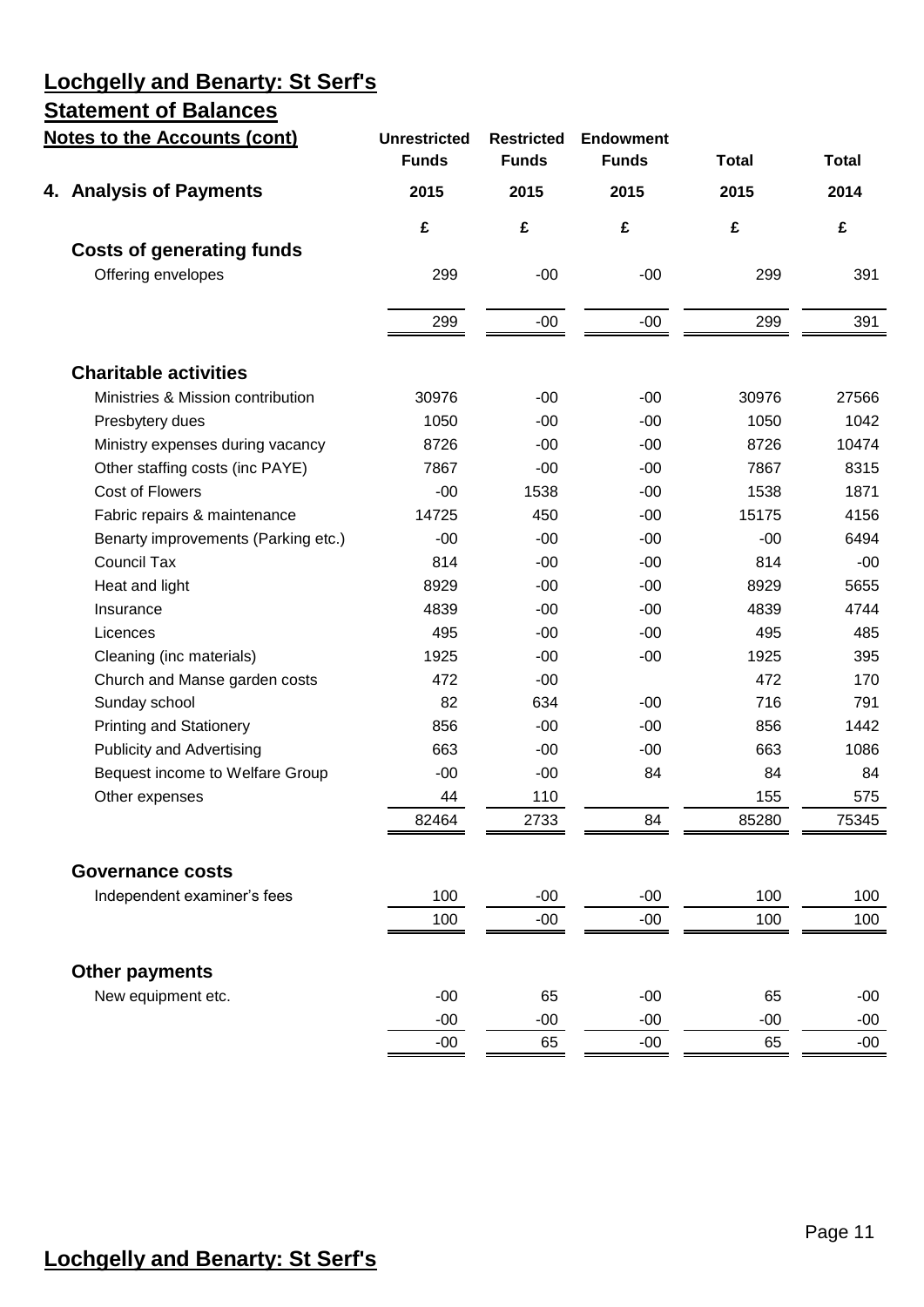### **5. Central Funds**

The Ministries and Mission Contribution for 2015 was £41,107 revised to £30,187 to take into account a vacancy allowance due since the charge rremains vacant. The reduced figure has been paid in full.

### **6. Collections for Third Parties in 2015**

|                                      | 2015 | 2014 |
|--------------------------------------|------|------|
| Christian Aid                        | 700  | 871  |
| Church of Scotland HIV Programme     | 196  |      |
| Macmillan Cancer Support             | 315  | 403  |
| Poppy Scotland (Retiring Collection) | 138  | 127  |
| Poppy Scotland (Collection Tins)     |      |      |
| Romanian Children                    | 100  |      |
| <b>SANDS Fife</b>                    | 145  |      |
| Scripture Union Holiday Programme    | 65   |      |
| <b>UNESCO Jars of Change</b>         | 276  |      |
| Victoria Hospice, Kirkcaldy          |      | 171  |
|                                      | 1935 | 1572 |

### **7. Minister's Stipend**

All Church of Scotland congregations contribute to the National Stipend Fund which bears the cost of all ministers' stipends and employer's contributions for national insurance, pension and housing and loan fund. Ministers stipends are paid in accordance with the national stipend scale, which is related to years of service. For the year under review the minimum stipend was £26,119 and the maximum stipend (in the fifth and subsequent years of service) £32,098.

# **Cash in Bank and Deposits at 31 December 2015**

| <b>Bank of Scotland</b>             | 13881 |
|-------------------------------------|-------|
| <b>Investors Trust Deposit Fund</b> | 13060 |
|                                     | 26941 |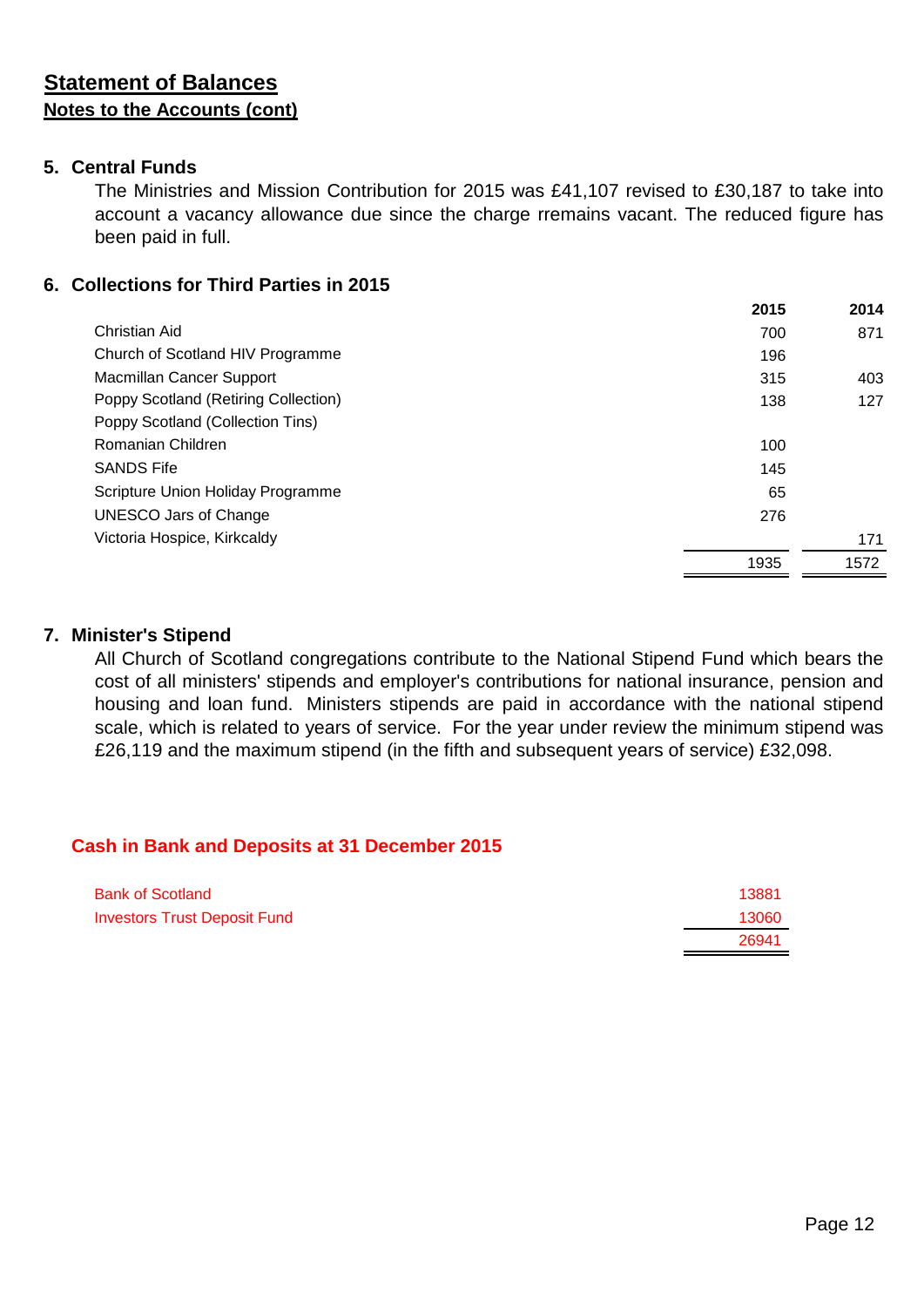# **FUNDS HELD ON BEHALF OF THE CONGREGATION**

### **BY THE CHURCH OF SCOTLAND GENERAL TRUSTEES**

|                                                           | 2015<br>£ | 2014<br>£ |
|-----------------------------------------------------------|-----------|-----------|
| <b>CONSOLIDATED FABRIC FUND CAPITAL ACCOUNT 552414812</b> |           |           |
| Credit Balance held at 31 December 2015 at cost           | 18,320    | 18,320    |
| Market Value at 31 December 2015                          | 21,295    | 20,979    |
|                                                           |           |           |
| <b>CONSOLIDATED FABRIC FUND REVENUE ACCOUNT 502414811</b> |           |           |
| Credit Balance held at 31 December 2015                   | 18,238    | 15,487    |
|                                                           |           |           |

# **CAPITAL ACCOUNT 56241812 - invested in Church of Scotland Investors Trust Deposit Fund**

| Credit Balance held at 31 December 2015 | 9,699 | 9,699 |
|-----------------------------------------|-------|-------|
|                                         |       |       |

 $\blacksquare$